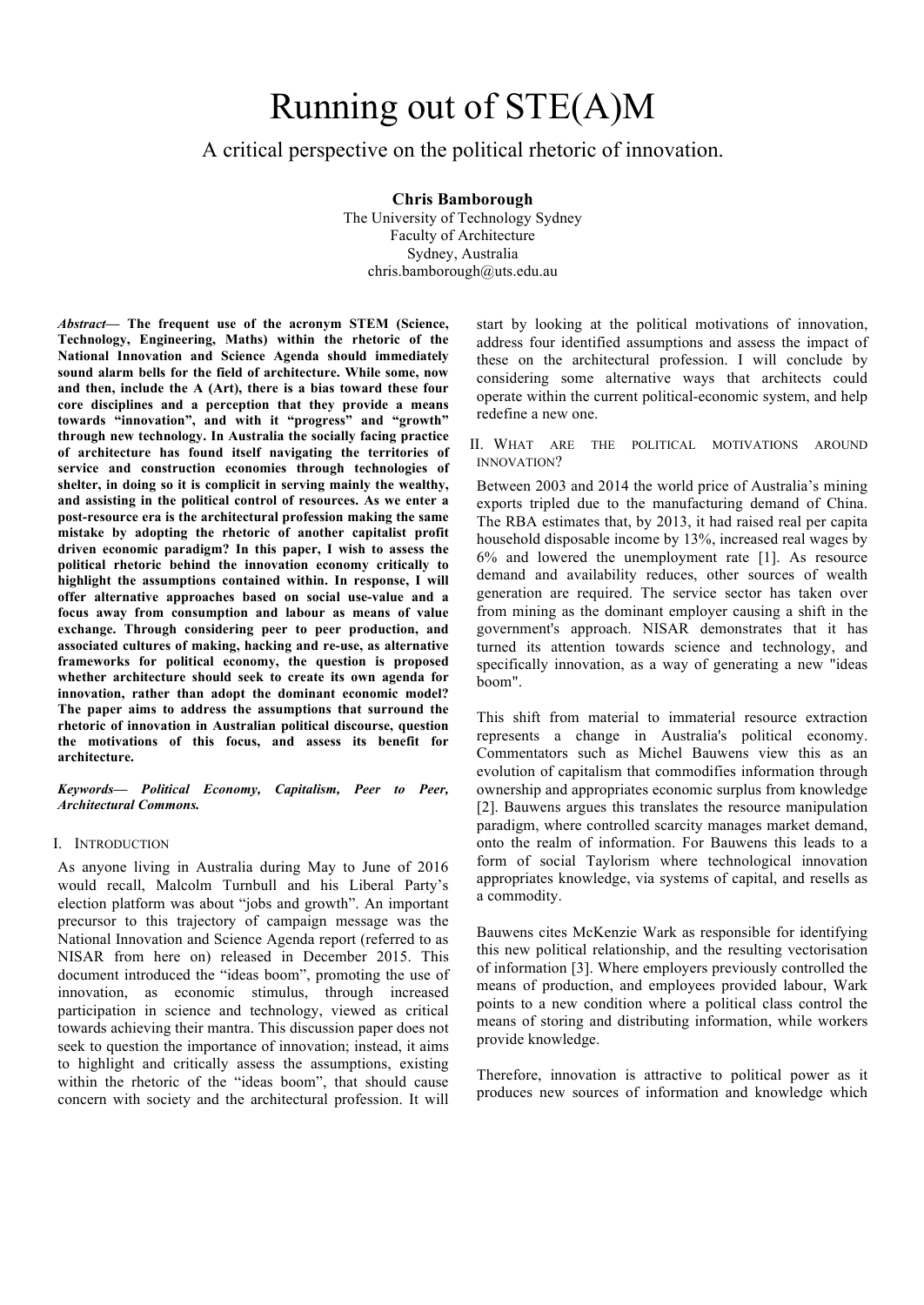can be owned and exploited for capital gain. As a result, access to information and capital is controllable and the potential for capitalism's unequal distribution of wealth remains.

### III. ASSUMPTIONS AROUND THE IDEAS BOOM

## *A. Innovation to produce growth is good.*

In the opening sentences, the NISAR refers to innovation and science as a way of seizing the next "wave of prosperity". In Australia, these waves have involved commodifying wool, wheat, meat, iron, coal and nickel, but all periods of economic boom lead to slump and possible economic recession. For the political establishment this is a necessary evil of growth and wealth the capitalist system provides, but for society, and in particular those tied to the construction industry, this can be devastating.

A capitalist economy requires constant growth in business to create investment confidence, maintain prospects and avoid bankruptcy. This system is successful in producing enormous wealth, but in doing so has helped to damage the biosphere and generate inequality. Some are questioning the reliance on this growth model as they feel it will begin to fail when biosphere resources start to deplete, and excessive consumption means outputs become less than inputs [4].

A possible response has come in the form of the de-growth movement which cites the steady state economics of Herman Daly [5]. Degrowth speculates on the reduction of production and consumption, and shift away from material accumulation as modus operandi, to enhance the ecological condition and equity of the planet [6]. The movement exposes the illusion of economic growth as means to serve human needs, arguing that it has become inequitable and ultimately uneconomic.

## *B. A bias towards STEM is good.*

Globally there is a trend towards the promotion of STEM (Science, Technology, Engineering and Maths) in schools, considered critical toward the conditions of innovation. While it is certainly important to increase participation in school, STEM is biassed towards achieving greater efficiency and productivity within a paradigm of economic growth. The fields within STEM provide means of innovation for innovation's sake but do not focus on the critical reflection or interrogation that art based disciplines can provide.

The omission of A within STEM is indicative of two political biases, one that art and culture do not generate profit within the economy [7], and the other is that its proponents are more interested in exposure than the generation of capital [8]. The 2016 Australian Council funding cuts illustrate this, with some seeing it as a threat to imagination and balance in the ongoing drive for innovation [9]. The future of such a STEM-based scenario would tend towards efficiency and functionality but potentially miss a connection back to social life and culture.

## *C. Innovation creates jobs.*

Innovation will inevitably bring automation. To achieve efficiency and productivity businesses will employ automation to reduce costs, and if given the choice will decrease employees to avoid labour costs. Automation is desirable within growth economies as it improves efficiency and productivity, providing a path of least resistance towards profit. A report by CSIRO and the Australian Computer Society, published in February 2016, found that 44% of Australian jobs were under threat [10]. This phenomenon is not new, machines replaced human dexterity in factories during the industrial revolution and now software is starting to automate cognitive tasks. Of course, innovation in new types of employment will emerge, this paper does not wish to speculate on the outcome of this trend, but instead, highlights the potentially mutually exclusive relationship between innovation in science and technology, and the government's aim of increased jobs.

The ideas boom also assumes that entrepreneurs create jobs. While they do create some, Tim Mazzarol argues that only successfully scaled up businesses create numerous stable jobs [11]. The Office of the Chief Economist found that for every 100 existing jobs in Australia, startups will, on average, add only 5 jobs within the following three years [12]. Through promoting high-risk investment and greater entrepreneurial activity, the NISAR is more likely to produce multiple small businesses, rather than the large tech companies that would be required to provide a significant number of jobs.

## *D. Tech start-up culture is good*

The United States have shown how technological innovation and start-up culture can generate wealth, and how important entrepreneurs are in achieving this, but many are critical of this approach. Silicon Valley, the epicentre of tech entrepreneurial activity, thrives on the success and failure of start-ups, and the development of ideas it generates. However, in the process associated business cultures and products have been shown to be elitist [13], racist [14] and sexist [15], suggesting this may not be a good precedent to base an economy.

The reality of entrepreneurial endeavour is that failure is extremely common, on average in Australia 95% of start-ups will fail. Those that are successful have been shown to be set up by those with access to initial wealth or investment funding [16]. The risk of failure, as the NISAR highlights, is what stops entrepreneurs and investors proceeding with ideas, the ideas boom economic policy aims to protect investors through tax breaks but what about entrepreneurs? Start-ups must have freedom to fail, but to do so requires a financial safety net, if one does not exist then it disadvantages lower socio-economic groups.

There are academics such as Kazys Vernalis who are critical of the infiltration of start-up culture into schools. His criticism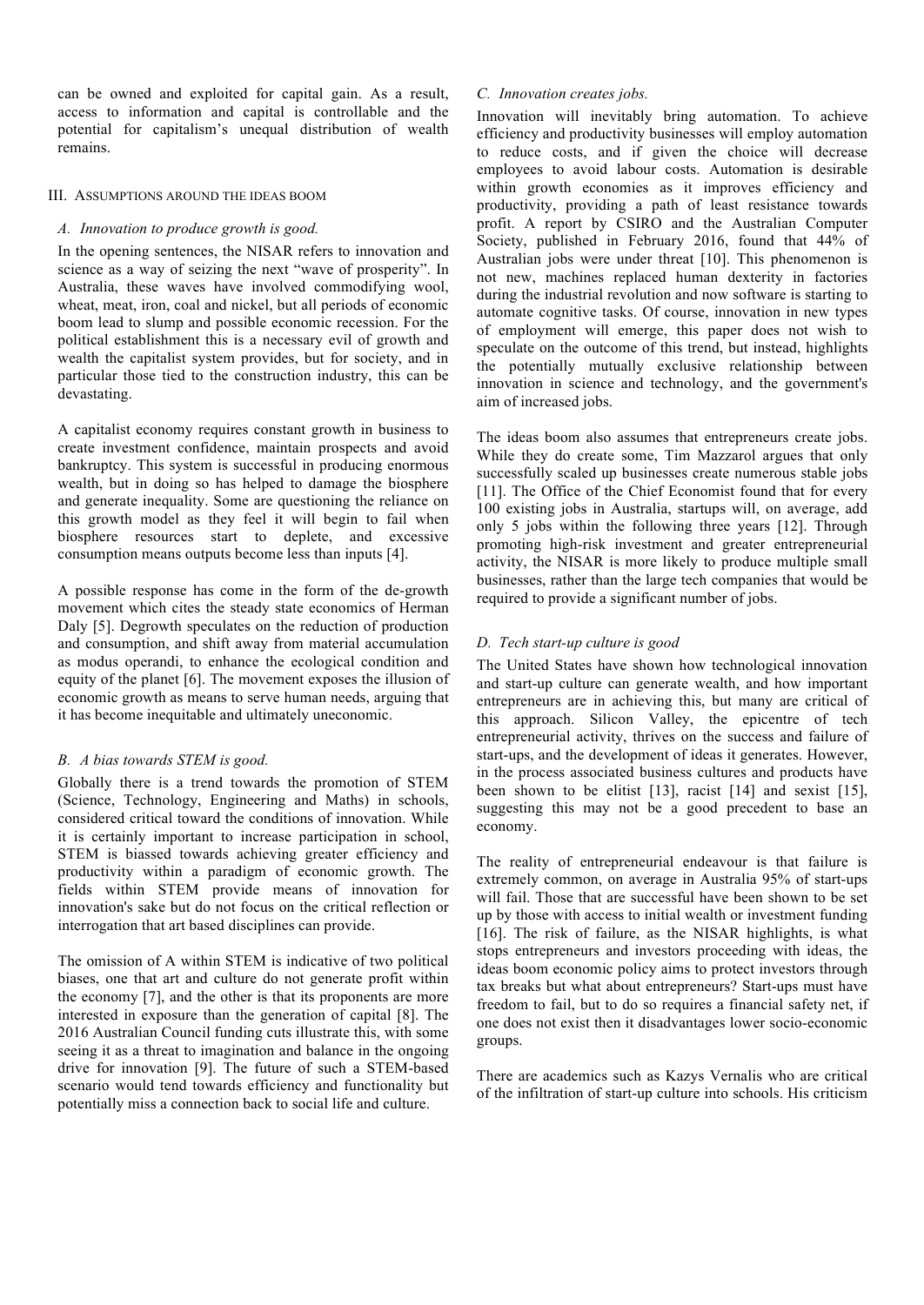lies in the projected value onto children and teenagers that ideas and entrepreneurship will bring fame and wealth [17]. This promotion of entrepreneurial culture through high school and university incubators creates pressure to succeed and conform to an elite of future capitalists while missing the chance to foster a more general enjoyment of personal exploration and critical investigation.

This tension exists in the emerging global maker movement that has given rise to a culture of peer to peer production, external to work, via community space and access to digital fabrication technology. Commercial operations like Make Media and Tech Shop link grassroots innovation to the next big tech idea, thus drawing it into a cycle of property management and capital generation, whereas Fab Labs and maker / hacker spaces focus on making as a socially aligned activity which can lead to innovative and potentially economically beneficial outcomes. Start-up culture thus can be seen to erode the division between everyday life and capitalism's accumulation of wealth, and reduces the potential for young people to think about the world in alternative ways.

#### IV. WHAT ARE THE IMPACTS AND ALTERNATIVES FOR THE ARCHITECTURAL PROFESSION?

This discussion paper does not argue for a disengagement with innovation in architecture, but rather it questions the reasons for and outcomes of it. I have shown that the relationship existing between creative practice and capital accumulation means that information produced is commodified by those who control the means of production, distribution and market access. For Architects some see this relationship resulting in capital absorbing creativity, spatial intelligence and skills serving only corporations and investors rather than the public [18]. The following will suggest some alternative approaches to this relationship and the formation of a new value system away from the dominant mode of consumption.

## *A. Architecture beyond buildings.*

The architecture profession in Australia carefully navigates the territories of creative and construction economies, monetising knowledge and products relating to technologies of shelter. Innovation is necessary to improve the processes, outcomes and performance of the built environment. However, some are critical of architects' treatment of buildings as commodifiable objects within an economy that seeks to maximise profits and growth [19]. The energy spent on innovation towards the built environment becomes misappropriated when economic forces favour quantity over quality.

Architects should redirect their innovative energy towards removing architecture's reliance on profit-driven investment by realigning focus from tradable object to an ecological view of buildings. This provides a necessary shift for architecture to be able to gain value through the processes and relations that come before and after a built outcome [18]. Architecture, as a result, can become more about engagement with the life cycle

of buildings, their users, the consequences of construction and their relationship with the world.

An example that points towards this approach is Breathe Architecture's Commons housing project in Melbourne, Australia. Rather than designing an apartment block for a profit-driven developer to construct and then sell, manipulating supply and demand to maximise income, it emerged through creating a community of building owner stakeholders. The practice worked with a developer who shared their ethical viewpoint and based decisions on building lifecycle and community impact. The project sought design quality and affordability by removing marketing teams, real estate agents and display suites, and shifting expectations of property from individual unit to collective whole.

#### *B. Distributed Markets / Smart Contracts*

Another way for architecture to circumnavigate markets controlled by those with access to capital is to construct alternative economic networks. The profession participates in a system that is seen to manipulate scarcity and desire to produce capital gain [18], consequently it is heavily influenced by the boom to slump nature of capitalist economic waves as referred to earlier. An over-reliance on investors tied to the property market mean that in any financial downturn the construction industry, and architects in general, are heavily impacted. The profession needs an alternative where access to capital, mutual trade and contractual agreements can be set up without the need of mediating power-brokers.

Innovations within network technology, such as the block chain, crowd funding and cooperative web platforms, provide an opportunity to avoid commercial middlemen who control access to funding and markets. Architectural practices such as FOAM in the US are exploring the Decentralised Autonomous Organisations (DAO) model, facilitated through an online platform called Ethereum. The DAO constructs a set of relationships that align the incentives of contractors, i.e. service providers, with the incentives of community organisations, rather than investors. FOAM's aim is to provide project autonomy to stakeholders through crowd equity, peer to peer transactions and smart contracts collected and recorded in the distributed and transparent ledger of the blockchain.

#### *C. Peer to Peer Architectural Commons*

Architects and practices are forced to protect their work and ideas in an economy that relies on property law and resource ownership. They must learn to share and construct mutually beneficial repositories of information to avoid the absorption of creativity by the mechanisms of capital gain; the creation of an architectural commons would achieve this.

The concept of the commons is far from new but has reemerged recently as an alternative approach to the management of resources facilitated by networked information technology and increasing computer processing power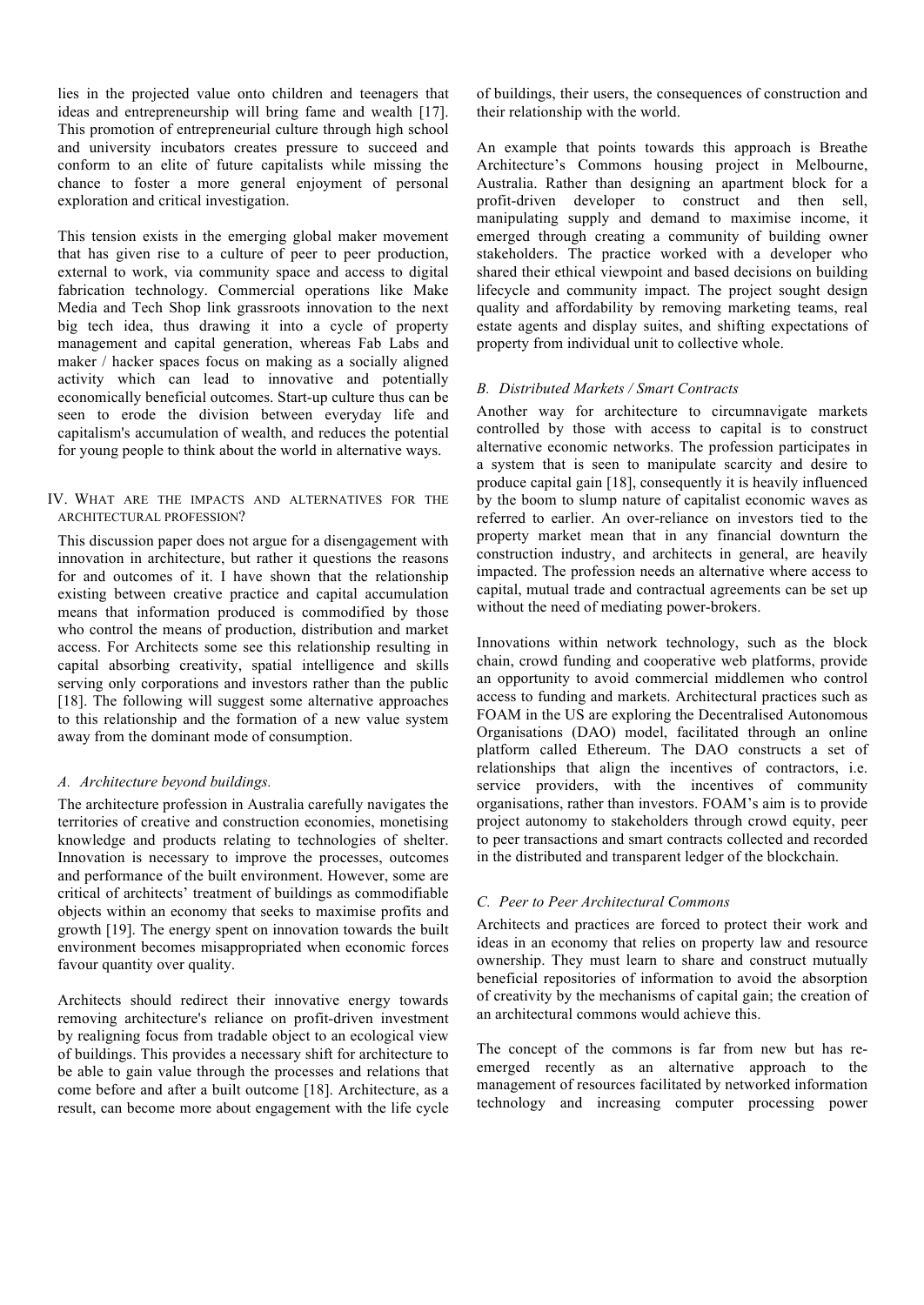[20][21][22]. A shift of ownership from individuals to collectives, or even its complete removal altogether, predicts the rise of distributed mutual shareholdings that could reduce reliance on decentralised markets or centralised states. Peer to peer collaboration and production, where sharing is the dominant mode of operation, have been shown to thrive on social benefit rather than wealth, and can allocate resources based on need rather than under economic or managerial influence [20].

Eric Von Hippel believes this can lead to a democratisation of innovation, realigning the beneficiaries from investors to users [23]. Taking this democratisation one step further Carlo Ratti et al. point towards a profession of architecture that is open to a democratisation of its expertise. Their future professional is a "choral architect" who concentrates on designing open source frameworks for permissive and sharing based design and production, rather than architectural objects [24].

Architecture and design commons already exist in projects such as Wiki house [25], Open Source Ecology [26], and Open Structures [27]. Significantly these are not owned as property and consequently not politically controlled, but rely on a critical mass of participants to make them successful. However, sharing does not mean an abolishment of income; capital exchange still exists, but markets form through peer to peer networks and value is not based on a product, labour or time, but instead on participation and collective benefit. The creation of peer to peer networks and associated commons has the potential to shift economic flow from decentralised patterns of capital control to distributed trading networks of architects, producers and customers.

#### V. CONCLUSION

This paper has set out to problematise the rhetoric around innovation by questioning assumptions the Australian government have made in their National Innovation and Science Agenda. In doing so, it has highlighted that innovation provides a vehicle towards a form of capitalism that seeks to commodify access to information. This paper demonstrates that emerging opinion no longer recognises growth as a sustainable aspect of western economies and that some feel a move towards more steady state systems would suit a context of finite and diminishing ecological resources. The over emphasis on Science, Technology, Engineering and Maths in education, at the expense of art, is shown to focus too much on technological advancement, and innovation for innovation sake, rather than fostering more critical and creative attitudes in the next generation. The very basic argument that innovation and entrepreneurs create jobs is fragile due to the increase in automation and association of small workforces with start-up cultures. Evidence of social, racial and gender discrimination and inequality by a new entrepreneurial class in the United State's has challenged the social, cultural and political benefits this culture could bring.

This paper has sought to highlight how architecture participates in, and in some cases helps maintain, an unequal and hierarchical capitalist economy. While experiencing prosperity during an economic boom, architecture is at the mercy of downturns which profoundly impact the profession due to an over-reliance on buildings as a tradable product. This treatment of buildings as commodity within a system that promotes private ownership and property law has led to an unhealthy protection of information within architectural practices. To begin to address these problems, I have suggested that an alternative approach could be to shift away from the focus of designing buildings as products, to instead concentrate on systems, processes and relations in and around the built environment, which provide added value to society. A way of this focus providing fiscal sustainability is through constructing communities and tradable markets to allow a flow of capital based on common use and participatory value rather than profit. A creation of a peer to peer architectural commons and utilisation of encrypted distributed communication could help achieve this and benefit the evolution of the profession. Doing so could welcome in forces of democratisation and provide a foundation of open knowledge for enhanced processes, outcomes and performance in the built environment.

#### **REFERENCES**

- [1] P.Downes, K.Hanslow, P.Tulip. *The Effect of the Mining Boom on the Australian Economy*, Outlook Economics, 2014
- [2] Bauwens, M. *Peer to Peer and Human Evolution*, Available at: http://integralvisioning.org/article.php?story=p2ptheory1, 2005
- [3] Wark, M. *A Hacker Manifesto*, Harvard University Press, 2004
- [4] Mason, P. *Postcapitalism*, Allen Lane: London, 2015
- [5] Demaria, F. et al. What is Degrowth? From an Activist Slogan to a Social Movement. *Environmental Values*, 22(2), pp.191–215, 2013
- [6] D'Alisa, G., Demaria, F. & Kallis, G. *Degrowth: A Vocabulary for a New Era*, Taylor & Francis, 2014
- [7] Croggon, A. Black Friday. *themonthly.com.au*, 2016, Available at: https://www.themonthly.com.au/blog/alisoncroggon/2016/16/2016/1463358684/black-friday [Accessed July 18, 2016].
- [8] Hughes, K.U. *Arts funding cuts and the problem with "working for exposure." ABC*, 2016, Available at: http://www.abc.net.au/news/2016- 05-16/hughes-arts-funding-cuts/7417382 [Accessed July 18, 2016].
- [9] Berthold, D. *Australia, the Australia Council, and the Erosion of Cultural Rights,* 2016 Available at: http://carveinsnow.blogspot.com.au/2016/05/australia-and-erosion-ofcultural-rights.html [Accessed July 18, 2016].
- [10] Hajkowicz SA, Reeson A, Rudd L, Bratanova A, Hodgers L, Mason C, Boughen N. *Tomorrow's Digitally Enabled Workforce : Megatrends and scenarios for jobs and employment in Australia over the coming twenty years.* CSIRO: Brisbane, 2016
- [11] Mazzarol, T. *Startup nation: the rhetoric and the reality,* The Conversation, 2015. Available at: http://theconversation.com/startupnation-the-rhetoric-and-the-reality-48011 [Accessed July 18, 2016]
- [12] Hendrickson, L. Bucifal, S. Balaguer, A. Hansell, D. *The employment dynamics of Australian entrepreneurship*, Office of the Chief Economist, 2015
- [13] Watson, R. In Silicon Valley, *Young white males are stealing the future from everyone else.*The Guardian, 2016, Available at: https://www.theguardian.com/commentisfree/2016/may/27/in-silicon-